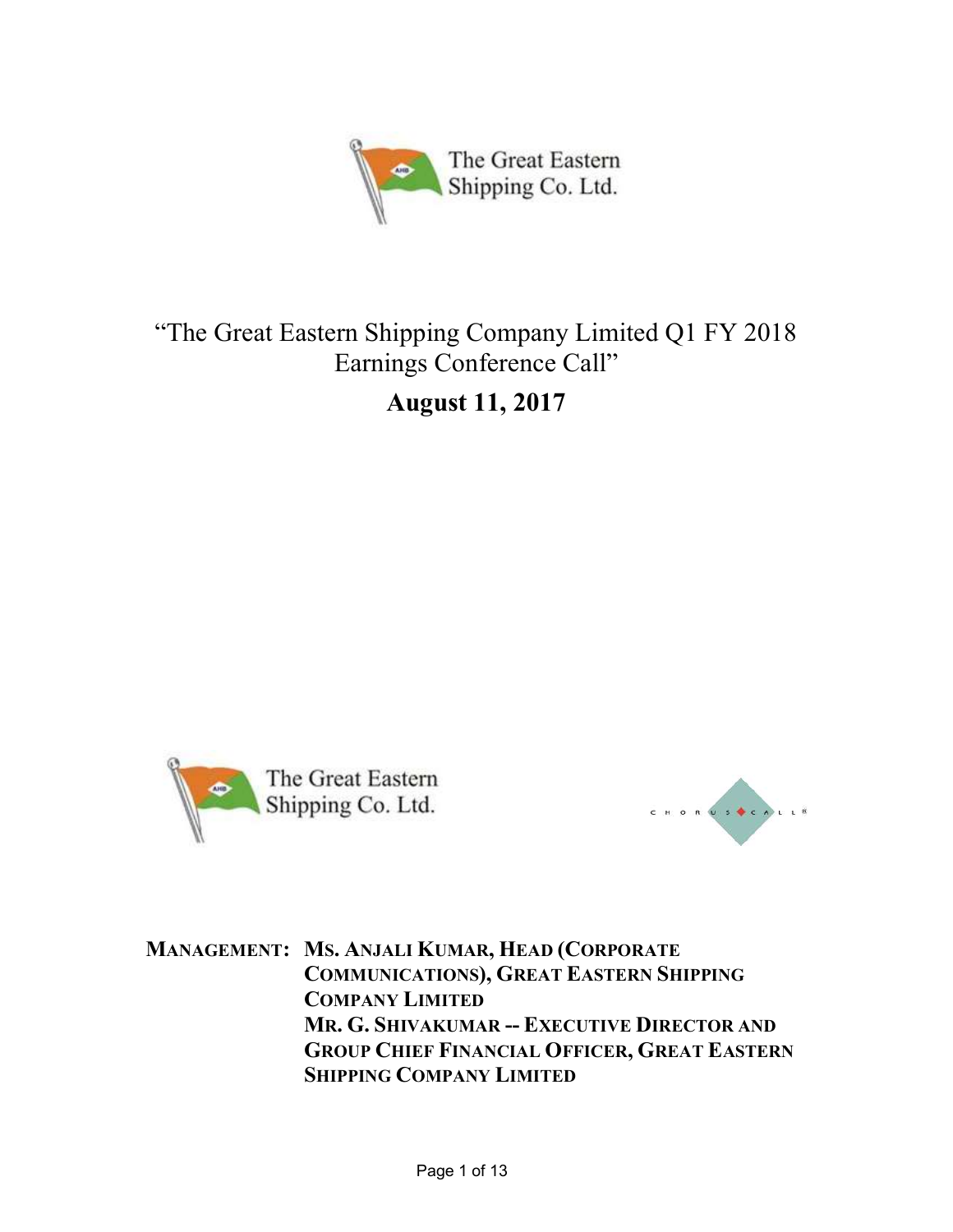

# Moderator: Good Evening, Ladies and Gentlemen, Thank You for standing-by. Welcome to Great Eastern Shipping Call on Declaration of its Financial Result for the Quarter Ended June 30th, 2017. At this moment, all participants are in listen-only mode. Later, we will conduct a question-andanswer session at that time, if you have a question, please press "\*" then "1".

I now hand the conference over to Ms. Anjali Kumar -- Head of Corporate Communications at The Great Eastern Shipping Cooperation Limited to start the proceedings. Thank you and over to you, ma'am.

Anjali Kumar: Good afternoon, friends. Welcome to the conference call for our Q1 results. And since the results were out yesterday, I am hopeful that all of you would have had time to go through it. I will just take you through a short summary of the results. Thereafter, we can have Q&A for which our management team including our Group CFO -- Mr. G. Shivakumar, is here.

> So, as you have seen in the results for the shipping business, freight and charter hire during the current quarter was higher as compared to the corresponding quarter last year. This was largely on account of the higher revenue days which is 4,075 days as against 2,915 days because our tonnage has gone up as you have seen from 2.49 million DWT to 3.8 million DWT. That is almost a 50% plus increase in the deadweight carrying capacity that we own today.

> On the offshore side, there was a decrease in the top-line due to lower utilization and lower TCY on the re-priced contract. As of date, 1 rig and 1 vessel continue to remain idle.

> Coming to the other income. The MTM gain/loss on foreign currency and derivative translations has gone up to Rs. 73.76 crores as against a loss of Rs. 3 crores for the corresponding quarter in FY 2017. This is largely because rupee has appreciated quite sharply from Rs. 67.52 on 30th June 2016 to Rs. 64.57 ont 30th June 2017. Due to this move, there has been a significant improvement in the MTM on the derivative transaction. However, part of this has also been offset by a reduction in the gain that we have on revaluing our USD balances that we hold due to the appreciation of the rupee.

> On the finance cost. It is higher because there has been a significant increase in borrowing in the last 12 months. On the expense side, you will see there had been some increase in the various heads, including employee expense benefits; repairs and maintenance; fuel, oil and water. This is mainly again because of the fact that we have increased the number of ships in our fleet and also, of course, the fact that bunker prices are also slightly higher now. That is it for the results.

> Now, just coming to what the trade has done for the last quarter and broad outlook on the various segments. What has been the main driving factors in the various segments that we have? Starting with the dry bulk side. We see that the China commodity trade continues to grow quite well. In fact, for the first-half of 2017, we have seen growth in commodity trade from China at approximately 8.8%. Iron ore import to China has been 9% plus and if you just see the break-up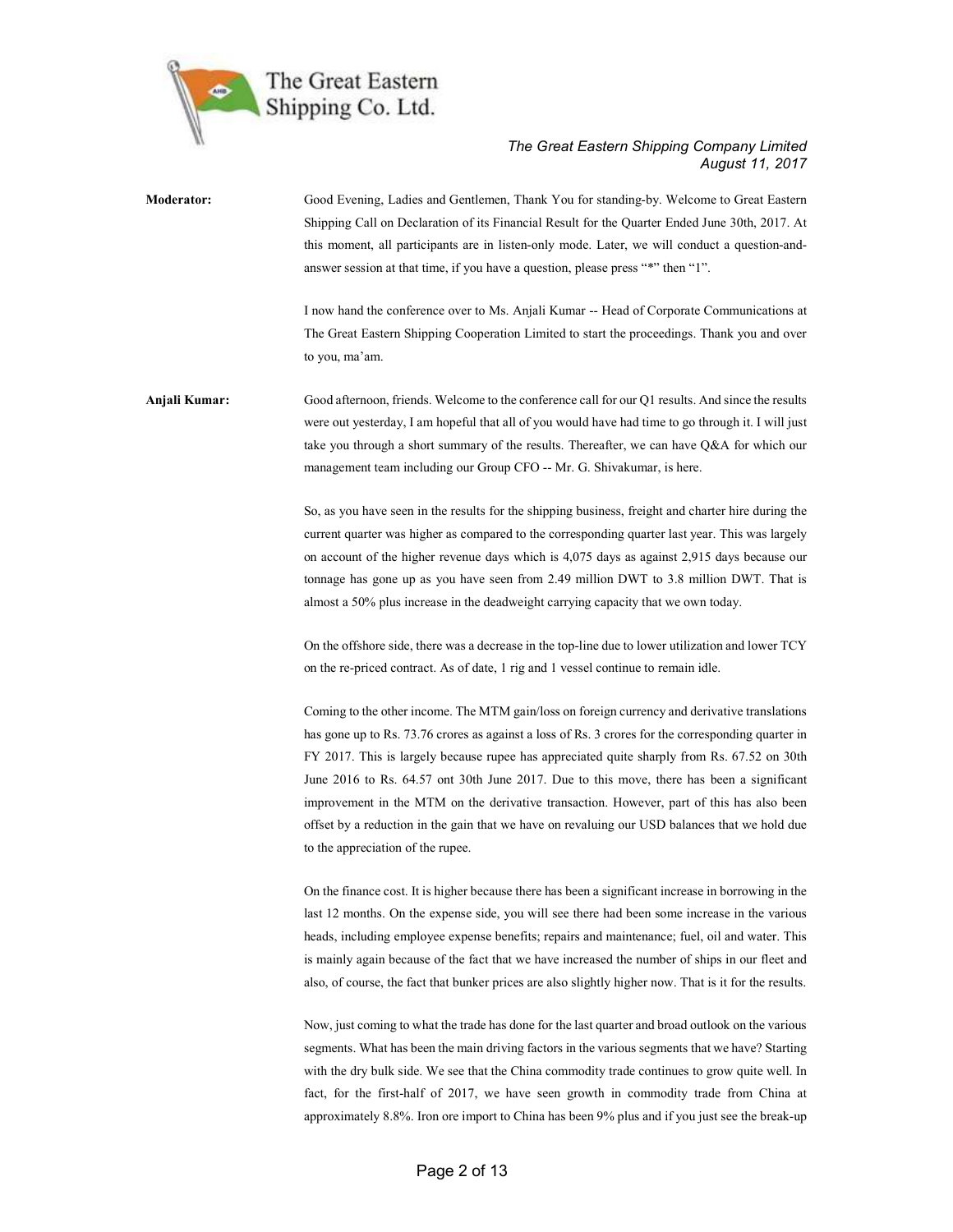

of the iron ore trade, the key trades in iron ore which we see, that is the Australia-China trade and the Brazil-China trade, both are up. And Australia-China is up almost 10%; Brazil-China is up 5%. These are numbers again of the first-half of calendar 2017.

Similarly, the seaborne coal import numbers from Australia to China is up a big 25% in the firsthalf of CY 2017.

This sharp increase was largely because of some regulatory changes that China made and also it got coupled with a time when there was a stronger demand. Therefore, we have seen net-net freight rates starting to inch up marginally and obviously, also their outlook on supply has started moderating now. And therefore, we have seen this small inching-up both in freight rates and as a result, in the asset prices.

On the crude side, we have seen a steady increase in crude oil imports from China, 14% increase in imports. That is almost 8.6 million barrels per day in the first-half of calendar 2017 as compared to 7.5 million barrels per day in the corresponding half year in 2016.

U.S. imports have also been up, they have been up 4% in the same period. U.S. exports of crude oil also have jumped quite significantly though the absolute numbers are lower but they have handsomely gone up from 406,000 barrels per day to 759,000 barrels a day in the first-half. So, outlook continues to be reasonably good, the rates have been pressured largely because of the supply pressure which continues to remain on the crude side.

On the product side, also we see that the U.S. is playing a very important part. U.S. exports have been up quite significantly, in fact 23% up, in H1 of calendar 2017 versus H1 of calendar 2016. That is on the shipping side.

On the offshore side, the market continues to be very-very challenging. We have seen consecutive 3 years of decline in the E&P spent. That is what has caused this complete weakness in the offshore market and there are fewer and fewer new contracts coming up and this has caused obviously, large amounts of unutilized capacity in the sector.

In fact, globally the utilization number of assets in the offshore space has come down today to below 50% and this is for both the rigs as well as the OSVs.

Having said that, I think the only silver lining is the fact that the huge supply order book that we see in the sector has also seen very-very high numbers of slippage. And that augurs well, if that eventually does not actually turn up or materialize then that will augur well for the sector as and when the outlook improves.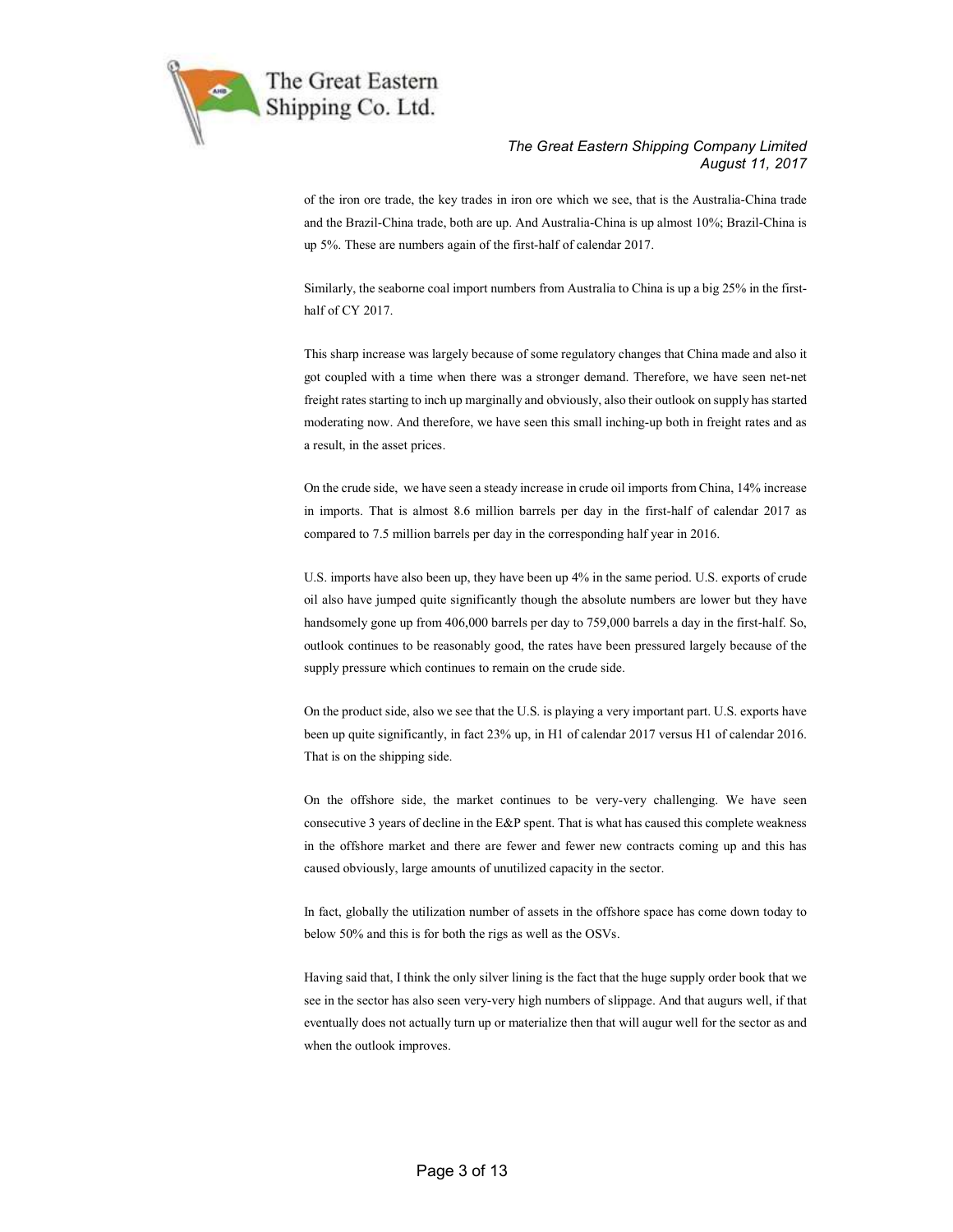

To close now, I would just let you know that the standalone NAV for the Company is at Rs. 344; and the consolidated NAV range that we gave in the last few quarters are currently between Rs. 380 and Rs. 420.

With that, I throw the floor open to questions. Mr. Shivakumar, is here to answer whatever questions you may have.

- Moderator: Thank you very much. Ladies and gentlemen, we will now begin the Question-and-Answer Session. The first question from the line of Bhavin Gandhi from B&K Securities. Please go ahead.
- Bhavin Gandhi: I just wanted to check on this standalone operating expense, on a sequential basis it seems to have gone up pretty sharply. So, if you can highlight why? And how should we look at it particularly going forward?
- G. Shivakumar: The operating expenses between Q1 last financial year and Q1 this financial year has actually gone up. 31st March 2016 we had 32 ships. We ended June 2017 with 46 ships. So, the main impact comes from the quantity increase.
- Bhavin Gandhi: Sir, I was talking more sequentially I mean, 4Q 2017 to 1Q 2018 that seems to show 17% 18% kind of increase on a sequential basis.
- G. Shivakumar: Which line item is this?
- Anjali Kumar: Which expense are you saying?
- Bhavin Gandhi: So, across line item the employee costs have gone up.

G. Shivakumar: Yes. We had a one time payment to the employees, ship board employees which happened in this quarter, so that is one item. We also do an adjustment which happened in the first quarter with regard to the salaries of the ship board employees. This for the senior ship board employees. So, that has happened.

- Bhavin Gandhi: Okay. And sir, it seems like if I look at the other items, like the other expenses have gone up on a sequential basis. The repairs and maintenance are up sharply and you highlighted about bunker. And so what should be a sustainable run rate that one should be looking at on the OPEX side?
- G. Shivakumar: Typically, when budgets get released in the beginning of the year, the spending happens a little front ended and then it sorts of tails off towards the end of the year. So, I think an average of the run rate between Q4 and Q1 should be kind of okay. We have done some stuff with regards to ship board salaries as well. So, on the salary side, I think we will be closer to the Q1 number. I think we have gone a step higher.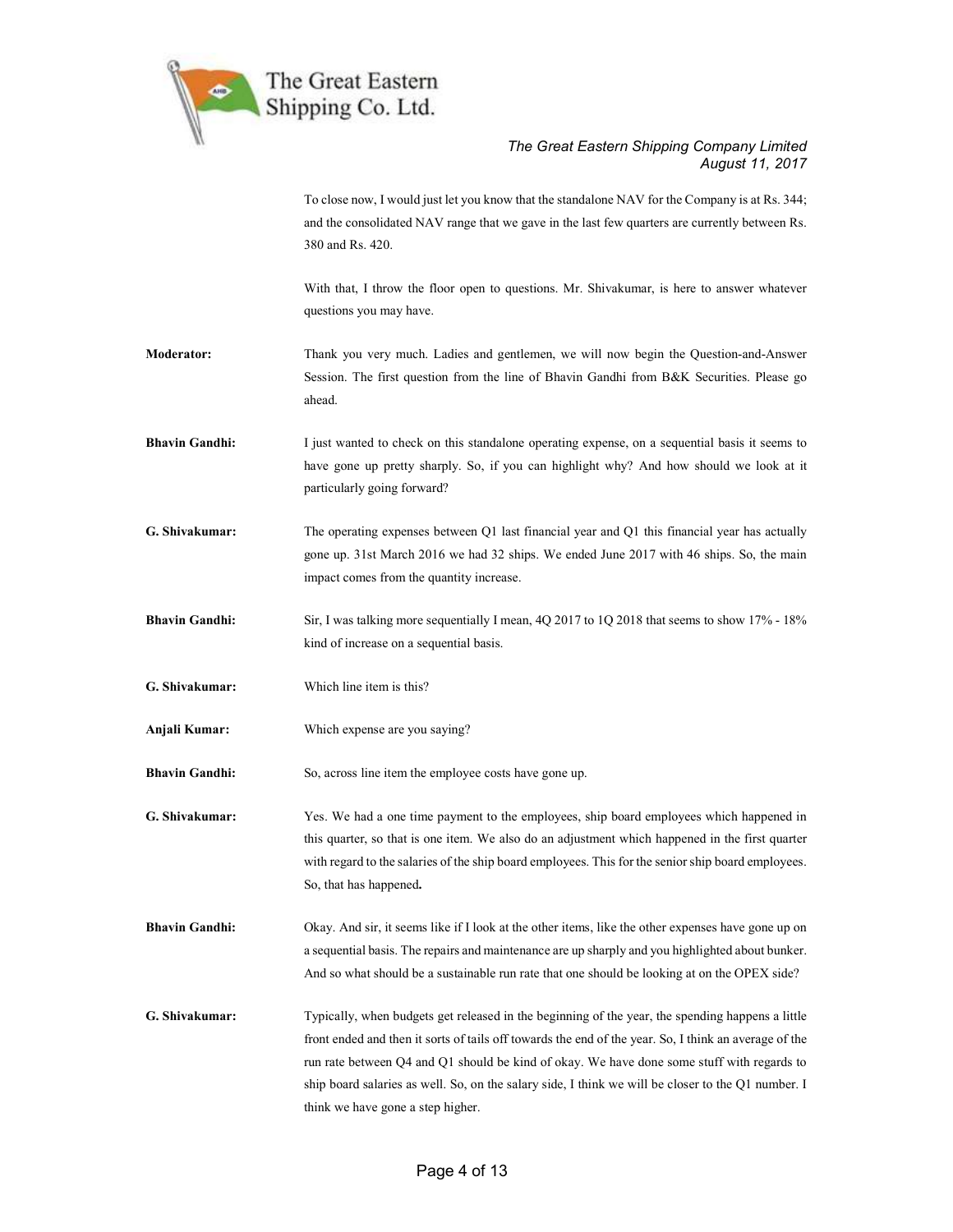

| <b>Moderator:</b>   | Thank you. We have the next question from the line of Vikram Suryavanshi from PhillipCapital.              |
|---------------------|------------------------------------------------------------------------------------------------------------|
|                     | Please go ahead.                                                                                           |
| Vikram Suryavanshi: | Sir, basically, what I guessed, you said 1 vessel is idle in offshore side apart from the rig. But if      |
|                     | you look at the utilization or the revenue visibility wise PSV is around I think 30% only                  |
|                     | deployed. Do we see pressure? How, particularly PSV and ROVs, is the market dynamics?                      |
|                     |                                                                                                            |
| G. Shivakumar:      | Yes. So, that one vessel, when we say it is not utilized, it has not done any work for a few months.       |
|                     | We also have 2 other vessels which do not have long-term contracts but keep getting us 20, 30,             |
|                     | 40-day work in the Indian market. So, that is on and off. So, currently, there are 3 vessels which         |
|                     | do not have a term contract, okay? So, I will just put that as a qualifier there. We will have 2           |
|                     | more vessels which will come off contracts by end of this quarter.                                         |
| Vikram Suryavanshi: | And our offshore fleet is more right now with India centric? Or do you have some exposure in               |
|                     | other region also?                                                                                         |
|                     |                                                                                                            |
| G. Shivakumar:      | Most of it is in India. Currently we have only 3 or 4 vessels outside India. So, so out of 19, 15          |
|                     | or 16 are in India.                                                                                        |
| Vikram Suryavanshi: | Okay. And any development in terms of marketing for the rig?                                               |
| G. Shivakumar:      | Yes. So we have bid into tenders for all these vessels and for the rig. Not just the rig which has         |
|                     | come off contract which is the Chetna but also the rig which is due to come off contract next              |
|                     | year which is Chaaya. We have bid both of them into tenders. The tenders will be processed in              |
|                     | due course, and we are awaiting the outcome of those tenders. Again, it will be a function of the          |
|                     | price set up because these are L1, H2.                                                                     |
| Vikram Suryavanshi: | Yes. And we already are seeing significant amount of price correction in offshore side also. So            |
|                     | pricing wise are we seeing the stabilization? I know it is only function of utilization that is what       |
|                     | we are facing or still we can expect some pricing impact on offshore side also?                            |
| G. Shivakumar:      | In the vessels, we have probably reached very close to the bottom or the bottom in terms of                |
|                     | pricing because we have had recent pricing as well in the last 6 to 9 months. In the rigs, we have         |
|                     | not had a pricing for modern rigs in the last 18 months plus. The last pricing, I think that we did        |
|                     |                                                                                                            |
|                     | was in 2015. So, we have not had a recent pricing and there is going to be a downward move<br>most likely. |
|                     |                                                                                                            |
| Vikram Suryavanshi: | Okay, sir. Last question, can you just update in terms of how is the scrapping in shipping side            |
|                     | particularly in tanker product and dry bulk?                                                               |
| G. Shivakumar:      | Yes. So, just to put these earnings in perspective dry bulk earnings are at their highest level in         |
|                     | the last 2 years, in terms of quarterly average earnings of our fleet during the quarter. Dry bulk         |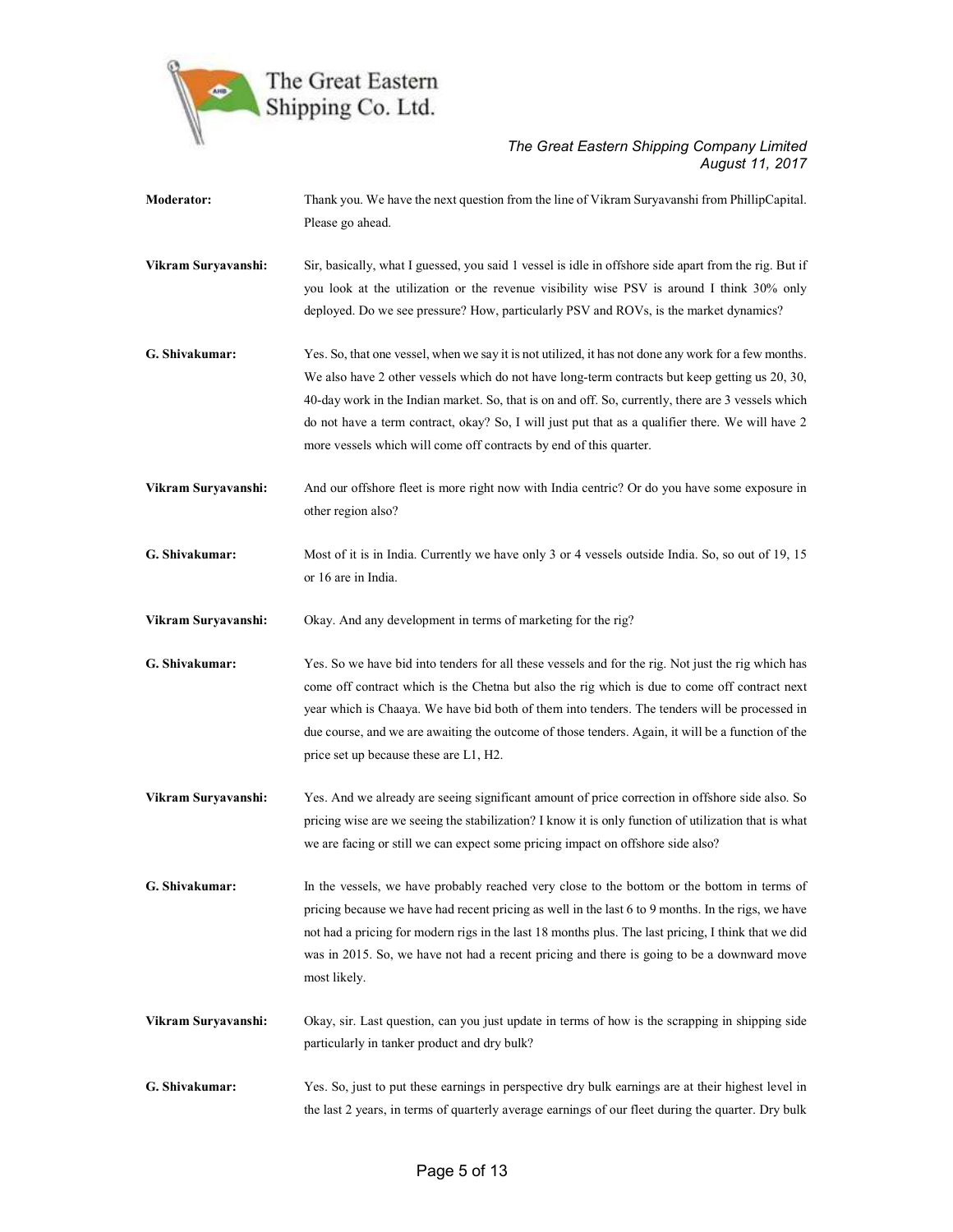

is the highest since 2015, early 2015. Tankers are in their lowest since end of 2014, and they have had the worst quarter in the end of 2014 and this is despite having some time charters in tankers at a higher rate than current spot rates. Spot rates are quite poor across the board especially in crude tanker and they have been worse in this quarter than they were in the previous quarter I mean, in the current quarter that is Q2 FY 2018. So, this is leading to a little bit of scrapping. Last year, we had very minimal scrapping in tankers. We have only had a little bit of scrapping in especially in crude tankers this year. We are hearing of 4 to 5 VLCC's which have been scrapped already. We are hearing one listed company in the crude tanker space has announced scrapping of 2 Suezmaxes. So, all these are good signs that ships are getting removed from the fleet. It is going up a little bit but it is nowhere near enough to balance supply and demand. We therefore, expect that it will take some time for us to reach balance. There is still a significant overhang of new deliveries to come in. In crude tankers, we are going at a run rate of about 7% per annum in fleet growth in product tankers maybe slightly lower. But this is going to be the last year of very big fleet growth for the tanker space. So, hopefully, that should even out sometime in the next 6 to 18 months, so that is sometime in 2018. And we will come back into some sort of balance. So, we will see how the winter pans out because traditionally that is a strong period for tanker earnings. In dry bulk, scrapping, again, has come down and we have seen that this is normally a function of spot market earnings. The first-half of the year, the spot markets were reasonably positive, though still not at profitable levels. So, the scrapping for the first-half of the year was about 8 million deadweights versus the first-half of last year which was at about 22 million deadweight. With the rate outlook the way it is, we are expecting that it could possibly strengthen with a little bit of volatility. It could strengthen going forward because dry bulk order book is very low for the rest of this year and next year. Unfortunately, you will see less scrapping because rates will be enough to keep owners running their ships. So, the scrapping rate will come down. But eventually, the markets were bad. So, the scrapping for dry bulk was a little over 1% in the first-half of the year. So, we are talking about run rate of about 2%. In tankers, it was much less. We are talking about run rate of less than 1%. But we expect that to accelerate going forward as the markets remain low.

Vikram Suryavanshi: And what kind of fleet growth we are looking in dry bulk?

G. Shivakumar: Our dry bulk has only been about 2.5%. But we think a lot of the growth for this year is done. We do not expect significantly higher fleet growth. Maybe it is  $3\%$  - 3.5% in this year. So as I said, we have past the big years of fleet growth in dry bulk, at least as far as we can see from the order book.

Anjali Kumar: Cumulative order book is 7%.

G. Shivakumar: Yes, the cumulative order book is under 8%.

Vikram Suryavanshi: 108%?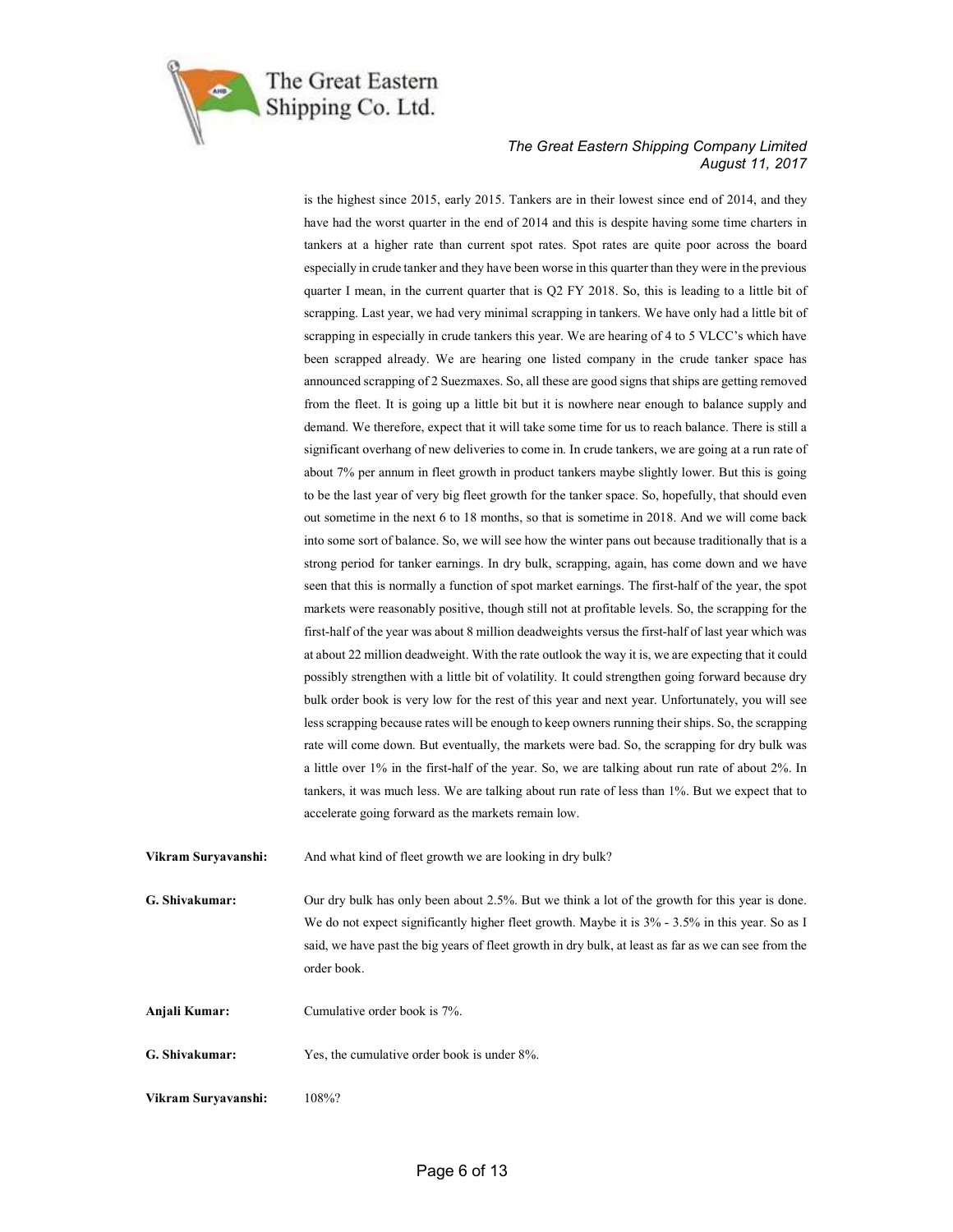

| G. Shivakumar:          | Under 8%.                                                                                                                                                                                                                                                                                                                                                                                                                                                                                                                                                                                                                                                                                                                                                                                                                                                                                                                                                                                                                                                                                                                                                                                                                                                                                                                    |
|-------------------------|------------------------------------------------------------------------------------------------------------------------------------------------------------------------------------------------------------------------------------------------------------------------------------------------------------------------------------------------------------------------------------------------------------------------------------------------------------------------------------------------------------------------------------------------------------------------------------------------------------------------------------------------------------------------------------------------------------------------------------------------------------------------------------------------------------------------------------------------------------------------------------------------------------------------------------------------------------------------------------------------------------------------------------------------------------------------------------------------------------------------------------------------------------------------------------------------------------------------------------------------------------------------------------------------------------------------------|
| <b>Moderator:</b>       | Thank you. We have the next question from the line of Kamaljeet Gupta, as an Individual<br>Investor. Please go ahead.                                                                                                                                                                                                                                                                                                                                                                                                                                                                                                                                                                                                                                                                                                                                                                                                                                                                                                                                                                                                                                                                                                                                                                                                        |
| <b>Kamaljeet Gupta:</b> | I just wanted to understand that for the people who are buying or making new ships, what is their<br>economic, how can they afford ships at such low rates?                                                                                                                                                                                                                                                                                                                                                                                                                                                                                                                                                                                                                                                                                                                                                                                                                                                                                                                                                                                                                                                                                                                                                                  |
| G. Shivakumar:          | Sorry, new ships meaning you are talking people who are constructing ships at yards?                                                                                                                                                                                                                                                                                                                                                                                                                                                                                                                                                                                                                                                                                                                                                                                                                                                                                                                                                                                                                                                                                                                                                                                                                                         |
| <b>Kamaljeet Gupta:</b> | Yes, people who are getting the ships constructed at yards and deploying them. Do they get a<br>better rate from the charters?                                                                                                                                                                                                                                                                                                                                                                                                                                                                                                                                                                                                                                                                                                                                                                                                                                                                                                                                                                                                                                                                                                                                                                                               |
| G. Shivakumar:          | Yes. See, the one difference between a ship being constructed now and one that was constructed<br>say 2012 and earlier, is that the new ships are so called Eco ships. They have lower fuel<br>consumption. So, for a typical midsize bulk carrier of say 80,000 tonnes carrying capacity, that<br>may be about 2 to 3 tonnes of improvement in a reduction in fuel consumption which gives them<br>a little bit of an advantage in earnings. So, the other thing is that typically in a low market you<br>do not want to get a ship now in a low market so you order a ship for 2 years down the road and<br>hope that the market has recovered by then. The third factor in ordering new ships is some of<br>these shipyards will also arrange export finance for you, so it is easier to raise financing for those<br>ships versus for a secondhand ship. So those are 2 - 3 of the reasons why people like to order<br>new ships. The last reason, I will put is if you want to expand, it is easier to go to a shipyard and<br>order a new ship rather than buy a second hand ship because you have to do a lot of inspection<br>of ships to find good secondhand ship which could be of acceptable quality to you. So<br>sometimes, it is easier to do the deal with a shipyard rather than with a second hand seller. |
| <b>Kamaljeet Gupta:</b> | But are those ships viable?                                                                                                                                                                                                                                                                                                                                                                                                                                                                                                                                                                                                                                                                                                                                                                                                                                                                                                                                                                                                                                                                                                                                                                                                                                                                                                  |
| G. Shivakumar:          | You know it is not too different from a ship that you buy today. So, for instance, if you have to<br>buy a ship in a very poor market let us say the crude tanker market today is earning below<br>breakeven numbers. It is not that different whether you buy a 5-year-old crude tanker or a new<br>building crude tanker except that for a new building crude tanker, you do not have to worry<br>about today's market, you only have to worry about the market 2 years from now when the ship<br>is actually delivered. So, they do not have to be valuable today. They do not have to face today's<br>market. They have to face the market 2 years down the road when people hope that the market<br>will be better. So, that is some of the logic that we have heard from people who are ordering<br>ships.                                                                                                                                                                                                                                                                                                                                                                                                                                                                                                             |
| <b>Moderator:</b>       | Thank you. We have the next question from the line of Ankit Panchmatia from ICICI Securities.<br>Please go ahead.                                                                                                                                                                                                                                                                                                                                                                                                                                                                                                                                                                                                                                                                                                                                                                                                                                                                                                                                                                                                                                                                                                                                                                                                            |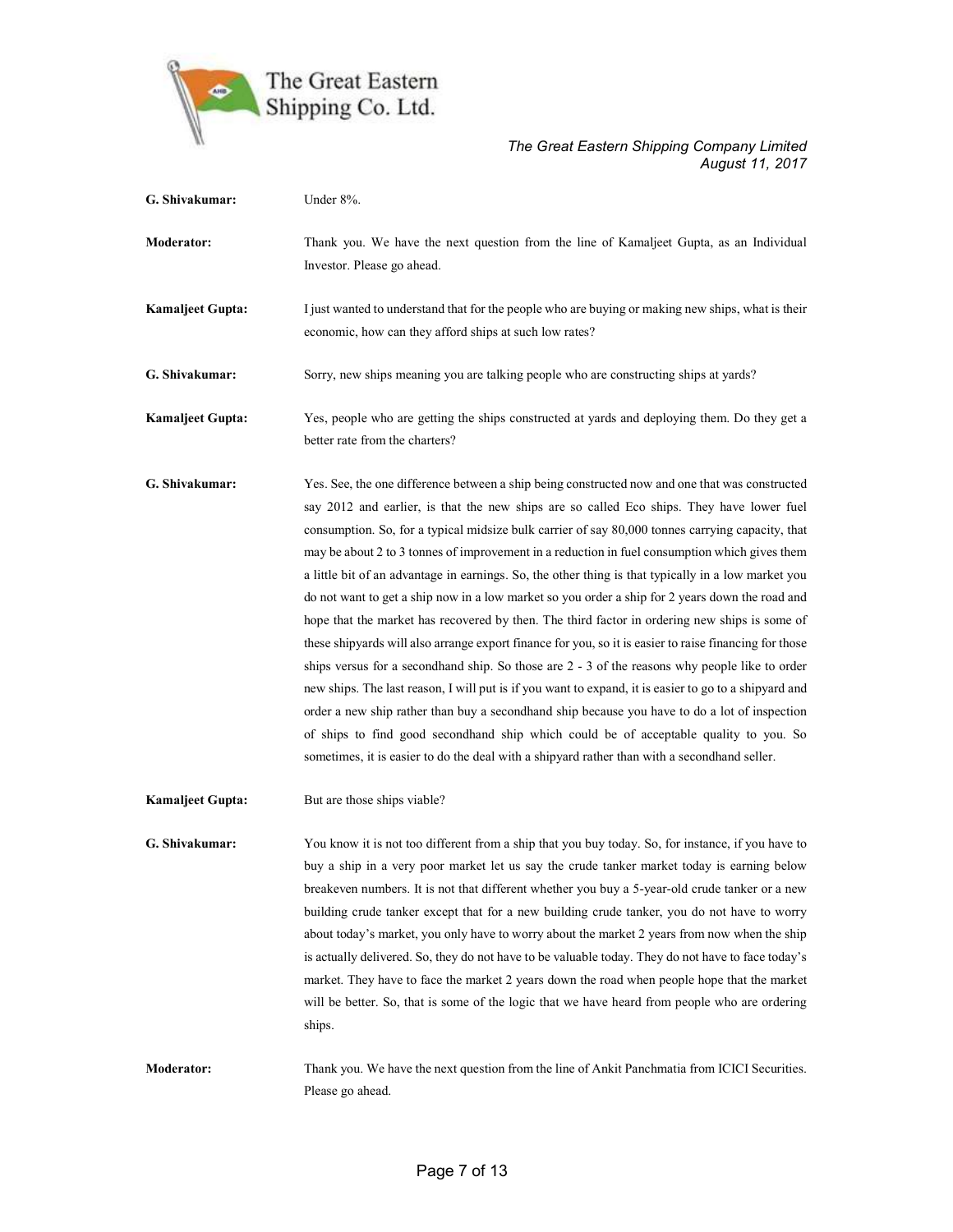

Ankit Panchmatia: Sir, first question, on a sequential basis our offshore business has actually turned around so not in terms of profitably at least but I am just talking about the numbers. So, after 8 sequential degrowth of in offshore top-line, we have seen the run rate grow. So, just want to understand that even with the 2 ships are being idle how are we able to do this? Is there a pricing on a sequential basis there is more offshore fleet which has been kind of found work for? Or how should I read this? G. Shivakumar: Are you referring to the top-line? Ankit Panchmatia: Yes, sir. G. Shivakumar: Because there is no top-line. Ankit Panchmatia: The Rs. 261 crores was in Q4 FY 2017 that has now increased to Rs. 275 crores. So, post 8 sequential decline in the top-line for offshore this is the first quarter wherein we are able to see a small uptick in the top-line? G. Shivakumar: Okay. It is one of our vessels went on contract in the month of April, one of the larger vessels went on contract in April and that is being reflected here. Otherwise, the vessels which were idle before or the rigs which were idle in Q4 last year continues to be idle in Q1 this year. So, it is just that one vessel which went on to a contract. Ankit Panchmatia: Okay. So actually, what I was trying to get into is, do we see offshore bottoming out and these levels or is there much more pain left in this segment? G. Shivakumar: See, in terms of the overall market it probably is bottoming out in terms of utilization, etc., now I am talking international market. In terms of rates, we do not know because it depends on who is desperate for what contract. We do see inquiries and these customers are quite choosy and so you can get these contracts only if you have some track record and the customer is happy with your delivery quality. So, there are inquiries and you get contracts. Not at very profitable numbers but you can get contracts, which we showed in the last 8 to 9 months. We landed contracts. So, it is possible to get contracts but it is not easy to do. So, you need to have a solid track record and relationship with the customer for that. As far as our company is concerned, I would not put it that way because some of the pricing that we have running currently, which is contributing to our profitability is coming off. The old contracts with the higher pricing are coming off like the rigs and we will almost certainly price lower on than their old contracts. Ankit Panchmatia: Okay. So right to say that there is some more quarters left to see the bottom and then we can possibly see an inflection point in this? G. Shivakumar: Hopefully, yes. But again, I will reemphasize, I mean, the remaining 3 rigs are fixed at rates which are not of this market. They are fixed in 2015, 2013, 2014.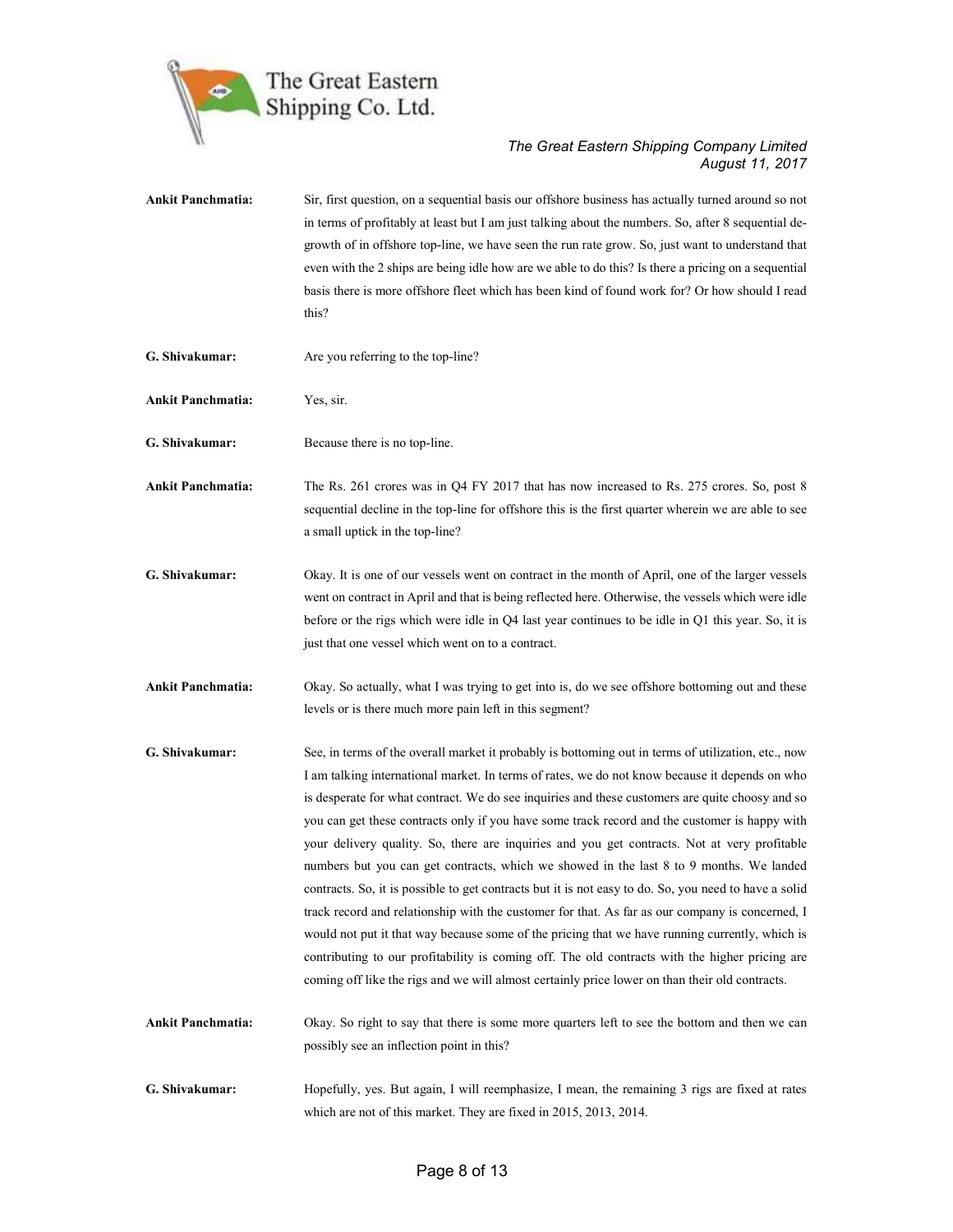

Ankit Panchmatia: Okay. And sir, just I would be very thankful if you can make me understand the overall overcapacities in the market across dry bulk, across tanker, and offshore you have already mentioned the overcapacity in these markets? G. Shivakumar: This is a number which is not easy to define. The overcapacity, because it could be as low as 2% and it could not even be 2%, it could be 1% also because you get spikes in the market from timeto-time and that happens only when the demand supply balance is very fine. So, there is no

number for this, so unfortunately, I cannot give you a number there. There is no utilization rate which you can talk about for offshore where you can say that 50% of offshore vessels or offshore rigs do not have term contracts. There is no similar number for ships. There is no number of idling for ships. So, yes, you could have a situation where you have x percent of the fleet idling then I can give you the numbers saying that therefore, the utilization rate is 100 minus x. But there is no idling currently. Because there is no number to be put for the utilization rate we always talk in terms of the supply-demand balance, how much is incremental supply. How much is incremental demand? And because, again, demand is quite difficult to forecast, including tonne miles, we generally focus on the supply. It is easier to focus on the supply and you generally will find that when the supply is coming off that is generally a good sign for the business.

Moderator: Thank you. We have the next question from the line of Jinit Mehta from B&K Securities. Please go ahead.

**Jinit Mehta:** Sir, could you give us the broad contribution from the rigs within the offshore segment possibly for 1Q and for the full year, last year?

G. Shivakumar: We do not do the breakup between rigs and vessels because it is the majority of the profitability.

Moderator: Thank you. We have the next question from the line of Pankaj Tana, as an Individual Investor. Please go ahead.

Pankaj Tana: Just wondering that with the markets being so low I am talking about the bulk markets being so low for so many years, why do not we see more bankruptcies?

G. Shivakumar: There have been a few restructurings. So, there is a lot of stress including some big companies going through stress and some bankruptcies as well. Unfortunately, that does not help much in terms of the remaining players because even if companies go bankrupt, the ships still exist. The only way this will help is if ships get scrapped, not if companies go bankrupt. So, we look forward to ships getting scrapped, companies moving towards scrapping more and more ships because they cannot afford to run those ships or because of regulatory reason. So, that is really the one that we watch rather than bankruptcies and the market has actually not been uniformly low for many years. We had some 2 very bad years in 2015 and 2016 but 2013 and 2014 were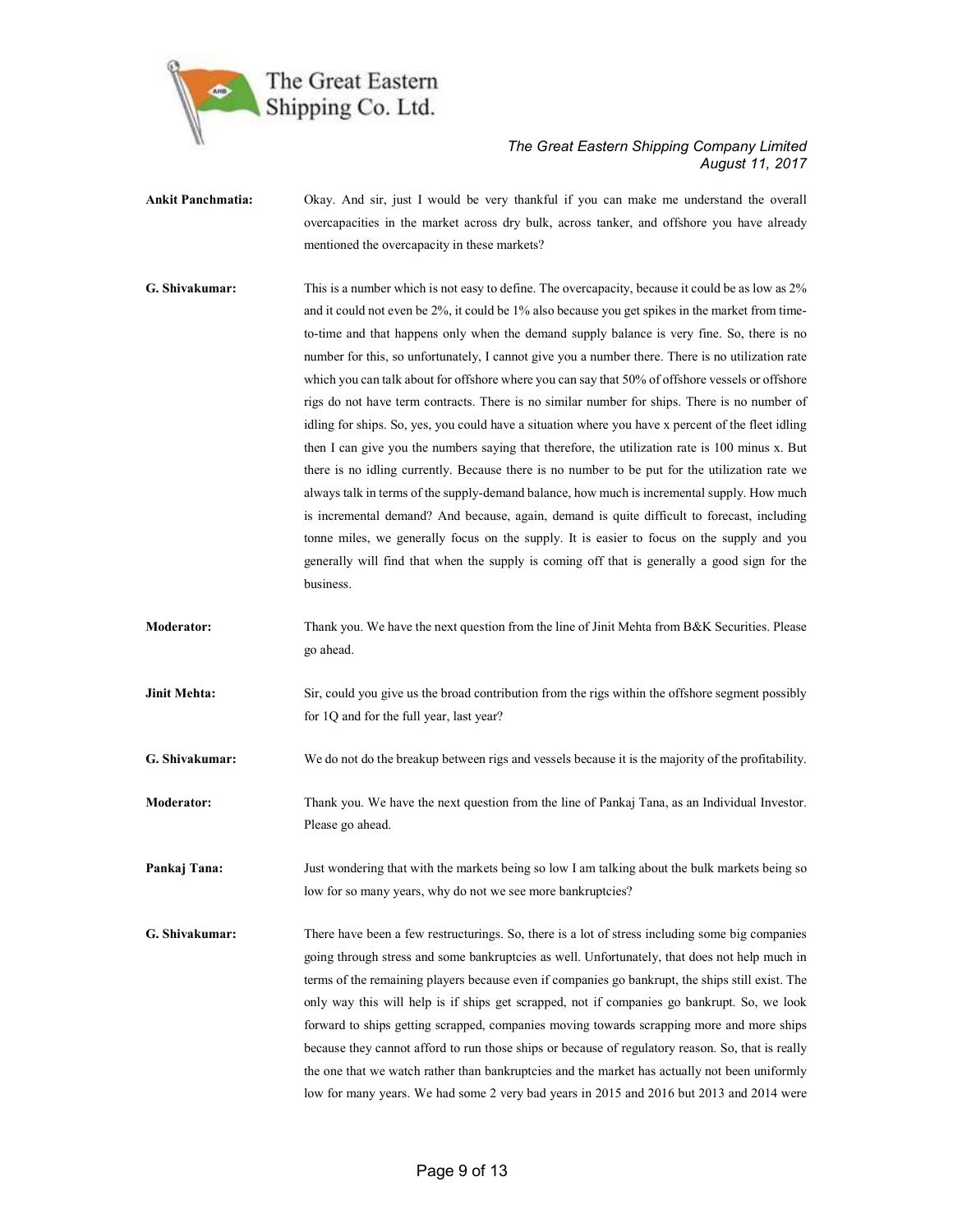

quite good years for bulk carriers, 2010 was a very good year as well and of course, 2003 to 2008 were spectacular years.

- Pankaj Tana: And a similar question as far as the offshore, the rig business is concerned. Basically, consolidation is happening among the 5 big operators. So, how would that help companies like ours?
- G. Shivakumar: Are you referring to the consolidation of some of the Norwegian vessels owners because that is the only consolidation I have seen really.
- Pankaj Tana: I am referring to the offshore rig business.
- G. Shivakumar: I have not seen such a consolidation. There has not been consolidation in the sense of a merger of any kind between rig owners. But we have seen a huge amount again, the same thing it is worse actually than in the dry bulk business which you asked about. The stress in the offshore services business which includes drilling and supply vessel companies is huge and there are companies which have gone through very painful restructuring, some which are going through, among the biggest players are going through very painful restructurings for the last 1 year and still have not completed it. Two of the largest supply vessel owners listed in the U.S. have filed for bankruptcy protection as well and are doing a restructuring. So, there is a lot of work going on here in the offshore business, probably a lot more than in dry bulk. In dry bulk, you had the ones that had to go into bankruptcy did quite early immediately after the crash, we had a couple of companies going bankrupt 2009 to 2011 and a couple of companies in 2015 - 2016 but otherwise not too many, none of the really big players. There has been a little bit of consolidation in dry bulk but it does not clearly help to have consolidation because nobody has pricing power.
- Pankaj Tana: Okay. And I mean how is ONGC playing the low rig market coming are they exploiting it and taking more contracts or they only go in when they have the renewal coming up?
- G. Shivakumar: They have been taking rigs on contract, so they have a tender out. They have not been increasing in any significant rate. They have increased over the last 3 - 4 years. So, they are doing renewals, renewals for vessels, rigs, everything.
- Pankaj Tana: Okay. And are they trying to take advantage of replacing all the old rigs that have been working for them and replacing it with more efficient rigs? Or are they continuing to use old 1970, 1980, 1982 vintage rigs that are there?
- G. Shivakumar: We wish they would do that but no, they are not doing that yet.
- Pankaj Tana: Okay. That should be an area because most of the rigs that are operating here at Bombay High are I would probably put around 16 rigs. Ones here in Bombay High they are not going to get any employment anywhere.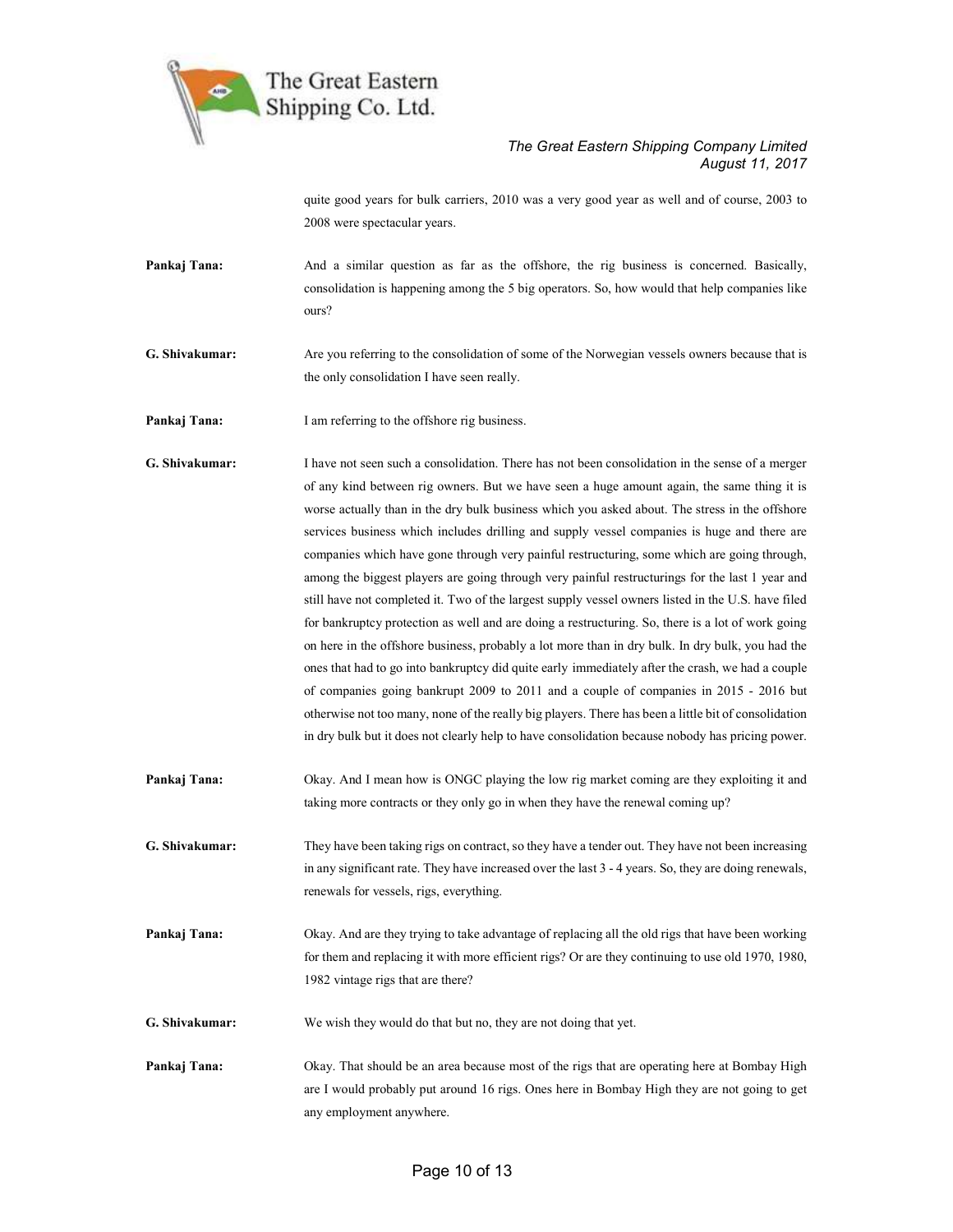

- G. Shivakumar: That is true. We seem to be a dumping ground for a lot of these old rigs and we have been reprimanding on that for some time. But hopefully, at some point they will make that change. Now that modern rigs are more clearly available, in our opinion they should be looking to take more modern rigs.
- Moderator: Thank you. We have the next question from the line of Himanshu Upadhyay from DHFL Pramerica. Please go ahead.
- Himanshu Upadhyay: I had 2 questions. One was on the vessel what we recently purchased, an LR2 tanker. For a longtime we have been not operating in that range or I have not seen us operating those.
- G. Shivakumar: Because this is first time we will have an LR2 tanker. We have been operating LR1 since 2008 - 2009 we had to before that also. But we have never had an LR2 tanker.
- Himanshu Upadhyay: Can you explain what is the thought process behind that means do we find that demand for LR2 would improve over a period of time because of rigs moving or just an asset purchase which was available for cheap? Any thought, just brief thought process of yours.
- G. Shivakumar: Yes, one is, it is not significantly priced differently from a crude tanker or any other product tanker that is the first thing. So, it is not a pricing thing that we decided that the LR2 is the cheapest of all the assets in historical terms. The call really is that more and more export-oriented refineries are going to come up in the East and they will be exporting long haul refined products. If that happens, the ships which will be required for long haul carriage of refined products will be the larger ships, the LR2's. So that is the broad call. Again, if this IMO thing on Sulphur Emissions and substituting fuel oil with diesel oil comes that could also impact the long-haul trade for LR2's for products and therefore, LR2's. The LR2 also gives the flexibility of being able to operate in the crude tanker trade as an Aframax. So, those are some of the considerations we had. Overall, the asset is at a cheap point in the cycle and therefore, we bought it.
- Himanshu Upadhyay: But will you run it right now as a product tanker only?
- G. Shivakumar: That is right, as a product tanker. Our intension is to run it as a product tanker.
- Himanshu Upadhyay: Because India has a lot of refineries, do we see that India means the movement for products on LR2 or LR1 has moved significantly from MR's means what is the your sense?
- G. Shivakumar: Yes. So, a lot of the export happens on the big venues from India. Some of the export-oriented refineries, they do export on the LR1's I think a lot on the LR1's and some LR2's as well. So we do see that happening. And the Middle Eastern refineries, the big ones which are going to come up are the Middle Eastern refineries and we think that those will be export-oriented refineries again using LR2's.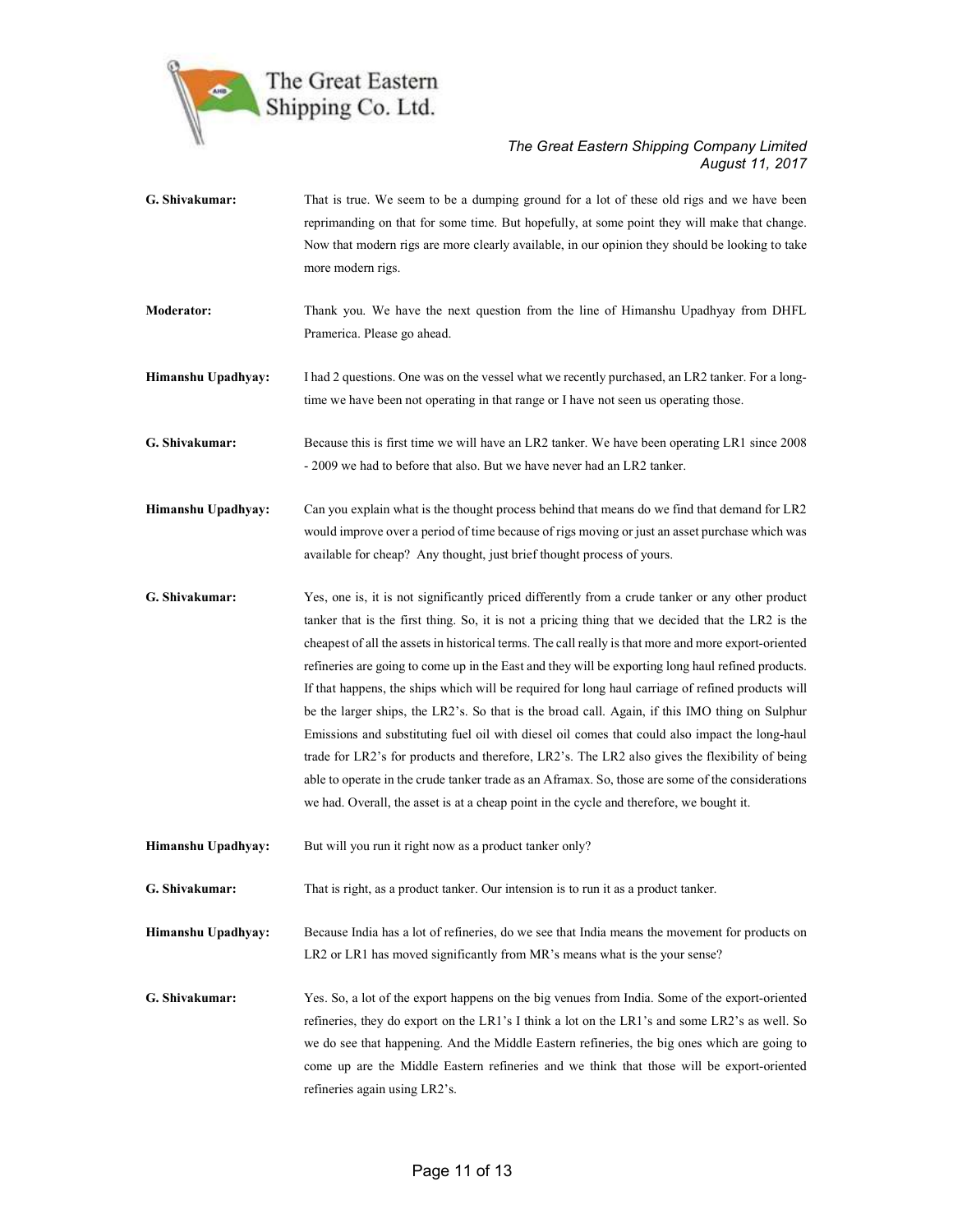

Himanshu Upadhyay: Okay. And the order book for Aframax and LR2, so can people at the last moment change from Aframax to LR2 or LR2 to Aframax? Just trying to understand, so order book status….

G. Shivakumar: Significant difference is the coating in the tanks. So, technically, you can change it from an Aframax to an LR2 by doing the coating, it will take time and it will cost maybe a couple of million dollars to do it but it can be done. You can even convert an existing Aframax to an LR2 if you want. But you will need to take the time off and you need to have it sit in the yard and get the coating done. Again, there are technical issues which may come up but on paper, it is possible.

Himanshu Upadhyay: And one more on the offshore side, are the contracts for the vessels have become more shorter over the last 2 - 3 years or you find the new contracts which let us say the rig operator or the oil drilling companies are giving us shorter-term or do you think they are still for longer-term contracts there? For the vessels side I am trying to understand.

G. Shivakumar: No, there has been long-term contract. In fact, a lot of the contracts have moved from 3 years to 5 years for the vessels in India. In ONGC the contracts have moved from a standard 3 year contract to a 5 year contract for vessels so it actually got longer. That is the move which has happened.

Himanshu Upadhyay: And are we ready for those 5-year contracts on the vessel side? Or do we prefer only 2 to 3 years?

G. Shivakumar: We do not have a choice in that matter. If a customer wants says the tender is for 5 years then there is no choice in the matter, right? And we have been bidding in all contracts because the idea is to get the contract and get utilization down. So, you cannot choose really especially when the biggest customer in the home market decides their contracts will be for 5 years then you bid for 5 years. There is no market where you can say that I will go out and bid something like I want to do 1-year contract or a 3 years contract instead of a 5 years contract. I mean, there are contracts elsewhere but for volume for fixing a significant volume and remember, this is our home market. If it is 5 years, it is 5 years. So, you price accordingly.

Moderator: Thank you. We have a follow-up question from the line of Bhavin Gandhi from B&K Securities. Please go ahead.

- Bhavin Gandhi: Sir, just wanted to check we have been seeing the OPEX\ on the offshore side coming off every year and even in this quarter there seems to be some saving coming through. So, is this sustainable and is there any room further for breaking the ground further from here?
- G. Shivakumar: Yes. In terms of the OPEX, so that is when the asset is in operation we are probably close to bottom now, there is been a significant deflation. The actual reduction will be only on unfortunate circumstances if the asset is not employed in which case you can actually reduce the